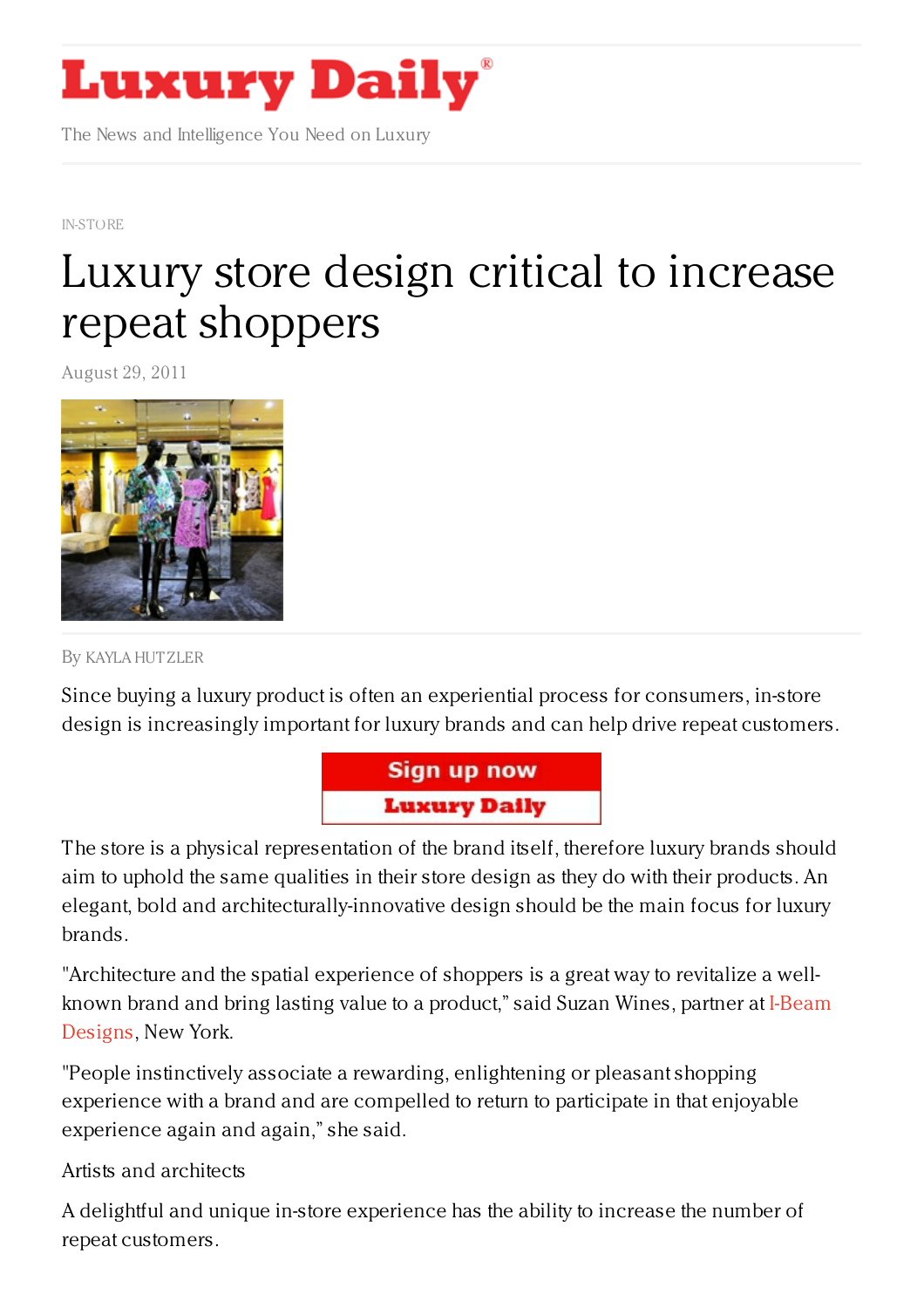As more consumers continue to shop on the Web, luxury brands need to focus on store design and innovation to captivate and draw in consumers.

For luxury brands in particular, less is more, according to I-Beam.

The products should be the main focus of the store so as not to distract consumers.

In addition, the space should uphold the same values of the brand itself and reinforce the brand image.

For example, if a brand is known for its cutting-edge digital products, a clean-cut, minimalist store would make sense.

Contrastingly, if a brand is known for its historical presence, a more traditional, Romanarchitecture approach would be the better fit.

"When Hermes, Louis Vuitton, Christian Dior and Prada engaged the expertise of cuttingedge architects to design their shops in Ginza and Omotesando, Tokyo, the radical architecture and technologies used in the shop imbued these classic brands with a contemporary relevance and vision for the future," Ms. Wines said.

Lighting should also be a focus for luxury brands.

The color temperature, angle and lumens should highlight the products in a way that makes them sparkle and entices consumers to touch them and try them on.

"The design should be bold, elegant and well integrated with the overall design concept," said Azin Valy, partner at I-Beam Designs, New York.

"Every element and component should not only be in harmony with the overall concept but be an integral part of the overall design," she said.

Digital duds

Affluent consumers are usually at the forefront of digital and technological advances, therefore luxury brand stores should make sure their in-store technology is up-to-par.

The inclusion of digital in-store is becoming increasingly critical to luxury brand store layout.

For example, many luxury brands are starting to include HD video screens in-store that play campaign videos (see [story](https://www.luxurydaily.com/increasing-the-in-store-experience-using-video/)).

In addition, Nordstrom employees use iPhones to check-out consumers, lessening the wait time and allowing customers to receive their receipt via email (see [story](https://www.luxurydaily.com/nordstrom-continues-leisurely-foray-into-mobile-with-ipod-touch-check-out/)).

Other stores are using iPad devices in-store to give employees more information about products and consumers to further enhance the in-store shopping experience (see [story](https://www.luxurydaily.com/in-store-mobile-devices-can-help-employees-increase-luxury-brand-crm/)).

"The use of interactive multimedia has increased the scope of marketing strategies and venues for the promotion of products," Ms. Valy said.

"Digital technology has provided for more interactive relationships between consumers